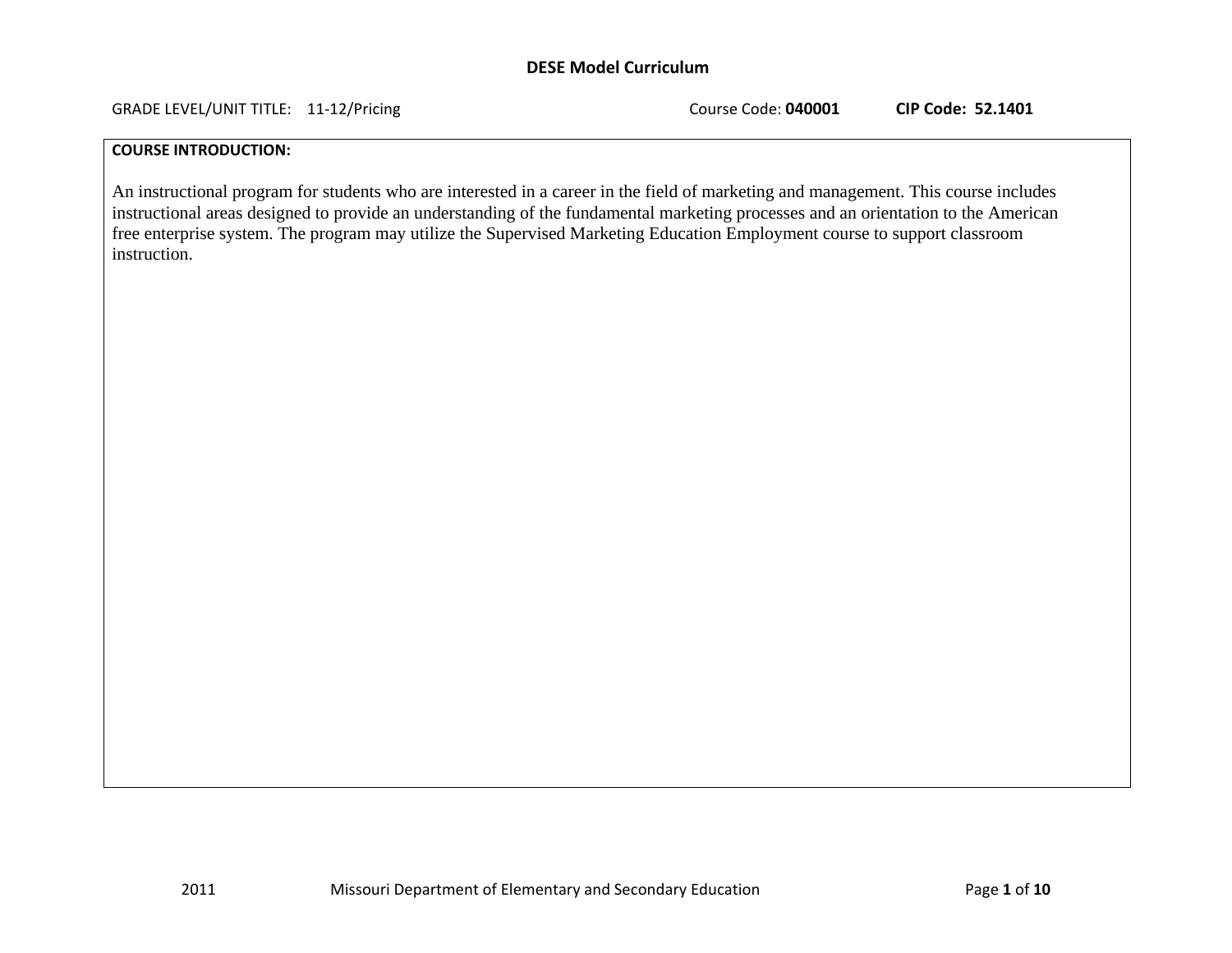| GRADE LEVEL/UNIT TITLE: 11-12/Pricing                                                                                                                                                        |                                              | Course Code: 040001 |           |                                                                | <b>CIP Code: 52.1401</b>                                                                                                                                                 |                |
|----------------------------------------------------------------------------------------------------------------------------------------------------------------------------------------------|----------------------------------------------|---------------------|-----------|----------------------------------------------------------------|--------------------------------------------------------------------------------------------------------------------------------------------------------------------------|----------------|
| <b>UNIT DESCRIPTION:</b><br>Students will understand the concepts and strategies utilized in determining and<br>adjusting prices to maximize return and meet customers perceptions of value. |                                              |                     |           | <b>SUGGESTED UNIT TIMELINE:</b><br>CLASS PERIOD (min.): 50 min | 1 week                                                                                                                                                                   |                |
| <b>ESSENTIAL QUESTIONS:</b>                                                                                                                                                                  |                                              |                     |           |                                                                |                                                                                                                                                                          |                |
| What is the function of pricing and what role does it play in marketing?<br>1.                                                                                                               |                                              |                     |           |                                                                |                                                                                                                                                                          |                |
| What are the pricing practices used in marketing communications?<br>2.                                                                                                                       |                                              |                     |           |                                                                |                                                                                                                                                                          |                |
| How would you determine the cost of a product, including breakeven, ROI, and markup?<br>3.                                                                                                   |                                              |                     |           |                                                                |                                                                                                                                                                          |                |
|                                                                                                                                                                                              |                                              |                     |           |                                                                |                                                                                                                                                                          |                |
| <b>ESSENTIAL MEASURABLE LEARNING OBJECTIVES</b>                                                                                                                                              | <b>CCSS LEARNING</b><br><b>GOALS (Anchor</b> |                     |           | <b>CROSSWALK TO STANDARDS</b>                                  |                                                                                                                                                                          |                |
|                                                                                                                                                                                              | <b>Standards/Clusters)</b>                   | GLEs/CLEs           | <b>PS</b> | <b>CCSS</b>                                                    | <b>MBA Research</b><br><b>Standards</b>                                                                                                                                  | <b>DOK</b>     |
| 1. Explain the nature and scope of the pricing function                                                                                                                                      |                                              |                     |           | SL.9-10.4                                                      | Understands<br>concepts and<br>strategies utilized<br>in determining and<br>adjusting prices to<br>maximize return<br>and meet<br>customers'<br>perceptions of<br>value. | $\overline{2}$ |
| 2. Describe the role of business ethics in pricing                                                                                                                                           |                                              |                     |           | $SL.11-$<br>12.1.b                                             | Understands<br>concepts and<br>strategies utilized<br>in determining and<br>adjusting prices to<br>maximize return                                                       | $\overline{2}$ |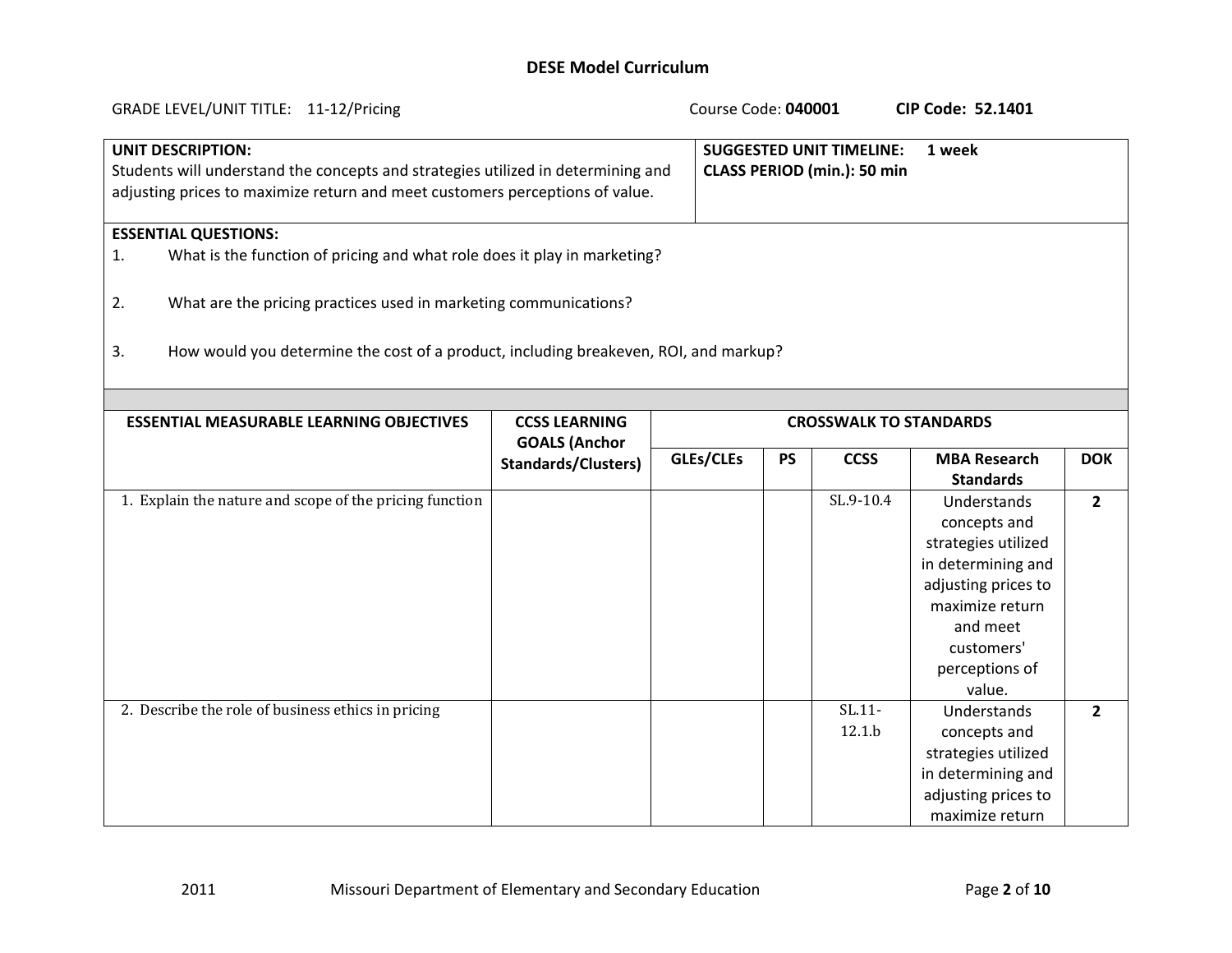| GRADE LEVEL/UNIT TITLE: 11-12/Pricin |
|--------------------------------------|
|--------------------------------------|

**LEVEL/UNIT TITLE:** 116 Course Code: 040001 **CIP Code: 52.1401** 

|                                                 |  |               | and meet            |                |
|-------------------------------------------------|--|---------------|---------------------|----------------|
|                                                 |  |               | customers'          |                |
|                                                 |  |               | perceptions of      |                |
|                                                 |  |               | value.              |                |
| 3. Explain the use of technology in the pricing |  | $SL.9 - 10.4$ | Understands         | $\overline{2}$ |
| function                                        |  |               | concepts and        |                |
|                                                 |  |               | strategies utilized |                |
|                                                 |  |               | in determining and  |                |
|                                                 |  |               | adjusting prices to |                |
|                                                 |  |               | maximize return     |                |
|                                                 |  |               | and meet            |                |
|                                                 |  |               | customers'          |                |
|                                                 |  |               | perceptions of      |                |
|                                                 |  |               | value.              |                |
| 4. Explain legal considerations for pricing     |  | SL.11-12.4    | Understands         | $\overline{2}$ |
|                                                 |  |               | concepts and        |                |
|                                                 |  |               | strategies utilized |                |
|                                                 |  |               | in determining and  |                |
|                                                 |  |               | adjusting prices to |                |
|                                                 |  |               | maximize return     |                |
|                                                 |  |               | and meet            |                |
|                                                 |  |               | customers'          |                |
|                                                 |  |               | perceptions of      |                |
|                                                 |  |               | value.              |                |
| 5. Explain factors affecting pricing decisions  |  | $N-Q.2$       | Understands         | $\overline{2}$ |
|                                                 |  |               | concepts and        |                |
|                                                 |  |               | strategies utilized |                |
|                                                 |  |               | in determining and  |                |
|                                                 |  |               | adjusting prices to |                |
|                                                 |  |               | maximize return     |                |
|                                                 |  |               | and meet            |                |
|                                                 |  |               | customers'          |                |
|                                                 |  |               | perceptions of      |                |

2011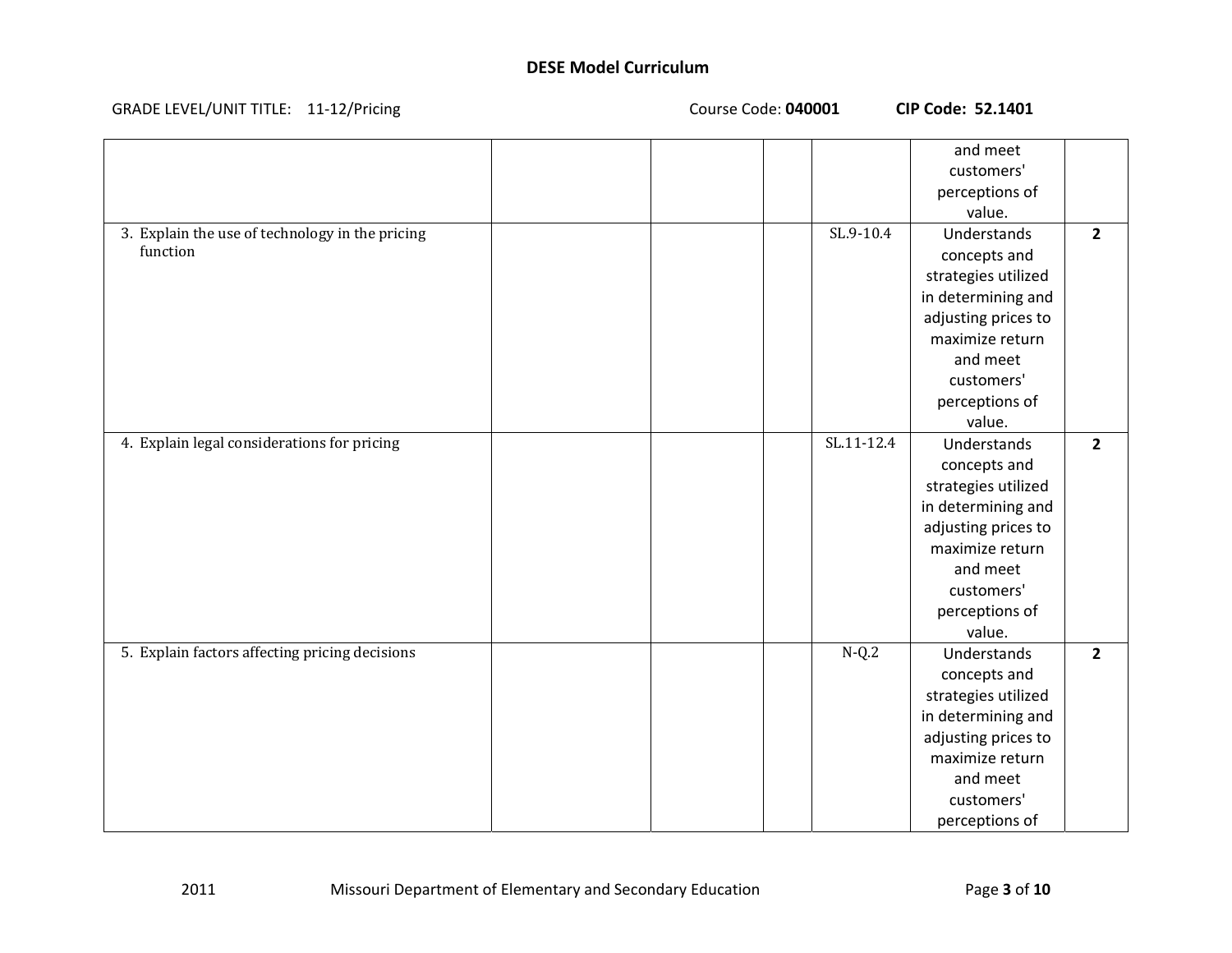#### GRADE LEVEL/UNIT TITLE: 11‐12/Pricing Course Code: **040001 CIP Code: 52.1401**

|                                                                  |  |         | value.                                                                                                                                                                   |                |
|------------------------------------------------------------------|--|---------|--------------------------------------------------------------------------------------------------------------------------------------------------------------------------|----------------|
| 6. Explain pricing practices used in marketing<br>communications |  | $N-Q.1$ | Understands<br>concepts and<br>strategies utilized<br>in determining and<br>adjusting prices to<br>maximize return<br>and meet<br>customers'<br>perceptions of<br>value. | $\overline{2}$ |
| 7. Discuss the nature of pricing models                          |  | $N-Q.1$ | Understands<br>concepts and<br>strategies utilized<br>in determining and<br>adjusting prices to<br>maximize return<br>and meet<br>customers'<br>perceptions of<br>value. | $\overline{2}$ |
| 8. Explain considerations in website pricing                     |  | $N-Q.1$ | Understands<br>concepts and<br>strategies utilized<br>in determining and<br>adjusting prices to<br>maximize return<br>and meet<br>customers'<br>perceptions of<br>value. | $\overline{2}$ |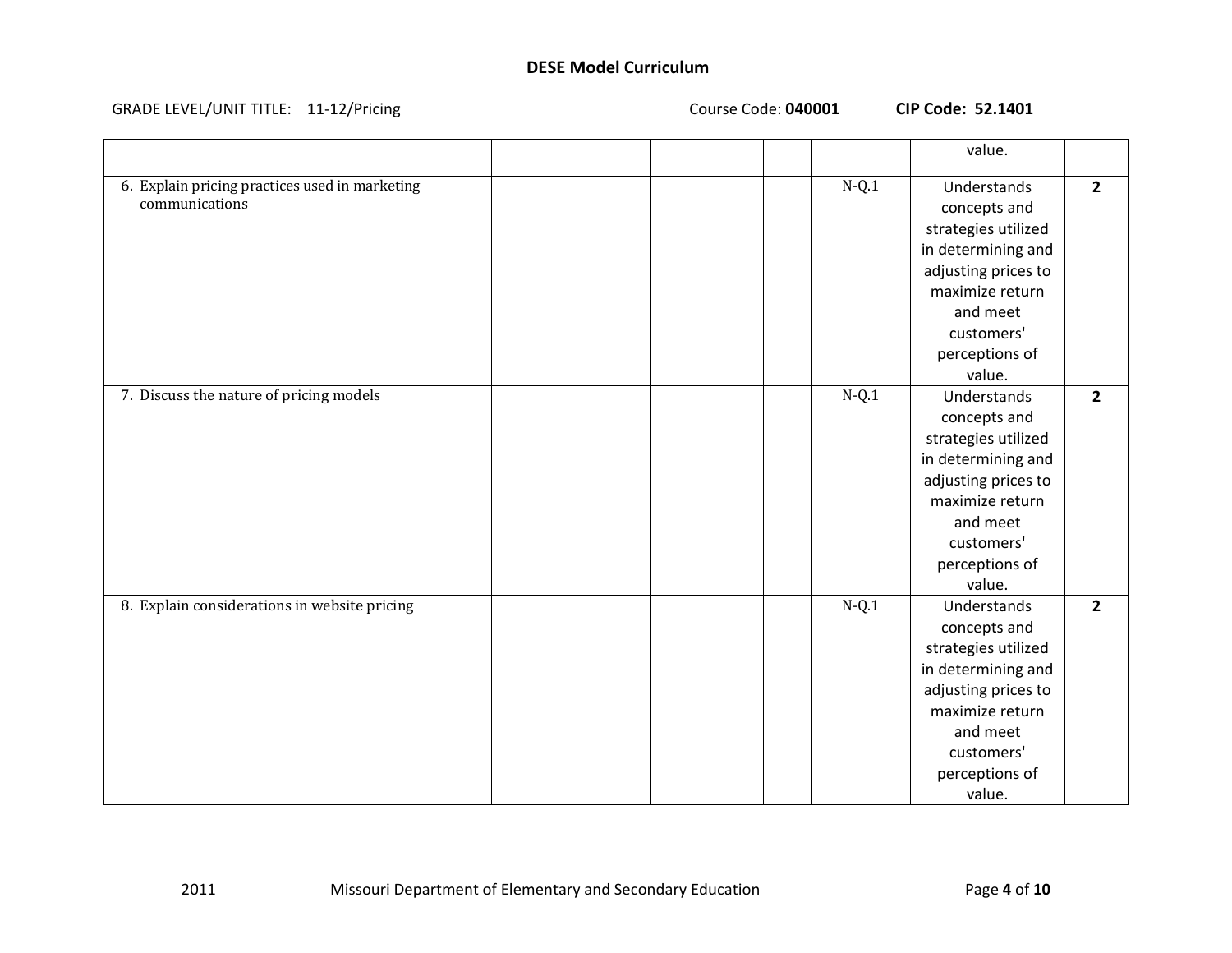#### GRADE LEVEL/UNIT TITLE: 11‐12/Pricing Course Code: **040001 CIP Code: 52.1401**

| 9. Set price objectives for marketing communications | SL.11-12.2 | Understands         | $\overline{\mathbf{3}}$ |
|------------------------------------------------------|------------|---------------------|-------------------------|
| services                                             |            | concepts and        |                         |
|                                                      |            | strategies utilized |                         |
|                                                      |            | in determining and  |                         |
|                                                      |            | adjusting prices to |                         |
|                                                      |            | maximize return     |                         |
|                                                      |            | and meet            |                         |
|                                                      |            | customers'          |                         |
|                                                      |            | perceptions of      |                         |
|                                                      |            | value.              |                         |
| 10. Select pricing strategies                        | $F-IF.4$   | Understands         | $\mathbf{1}$            |
|                                                      |            | concepts and        |                         |
|                                                      |            | strategies utilized |                         |
|                                                      |            | in determining and  |                         |
|                                                      |            | adjusting prices to |                         |
|                                                      |            | maximize return     |                         |
|                                                      |            | and meet            |                         |
|                                                      |            | customers'          |                         |
|                                                      |            | perceptions of      |                         |
|                                                      |            | value.              |                         |
| 11. Determine cost of product (breakeven, ROI,       | $F-IF.4$   | Understands         | 4                       |
| markup)                                              |            | concepts and        |                         |
|                                                      |            | strategies utilized |                         |
|                                                      |            | in determining and  |                         |
|                                                      |            | adjusting prices to |                         |
|                                                      |            | maximize return     |                         |
|                                                      |            | and meet            |                         |
|                                                      |            | customers'          |                         |
|                                                      |            | perceptions of      |                         |
|                                                      |            | value.              |                         |
| 12. Calculate break-even point                       | $F-IF.4$   | Understands         | $\overline{\mathbf{3}}$ |
|                                                      |            | concepts and        |                         |
|                                                      |            | strategies utilized |                         |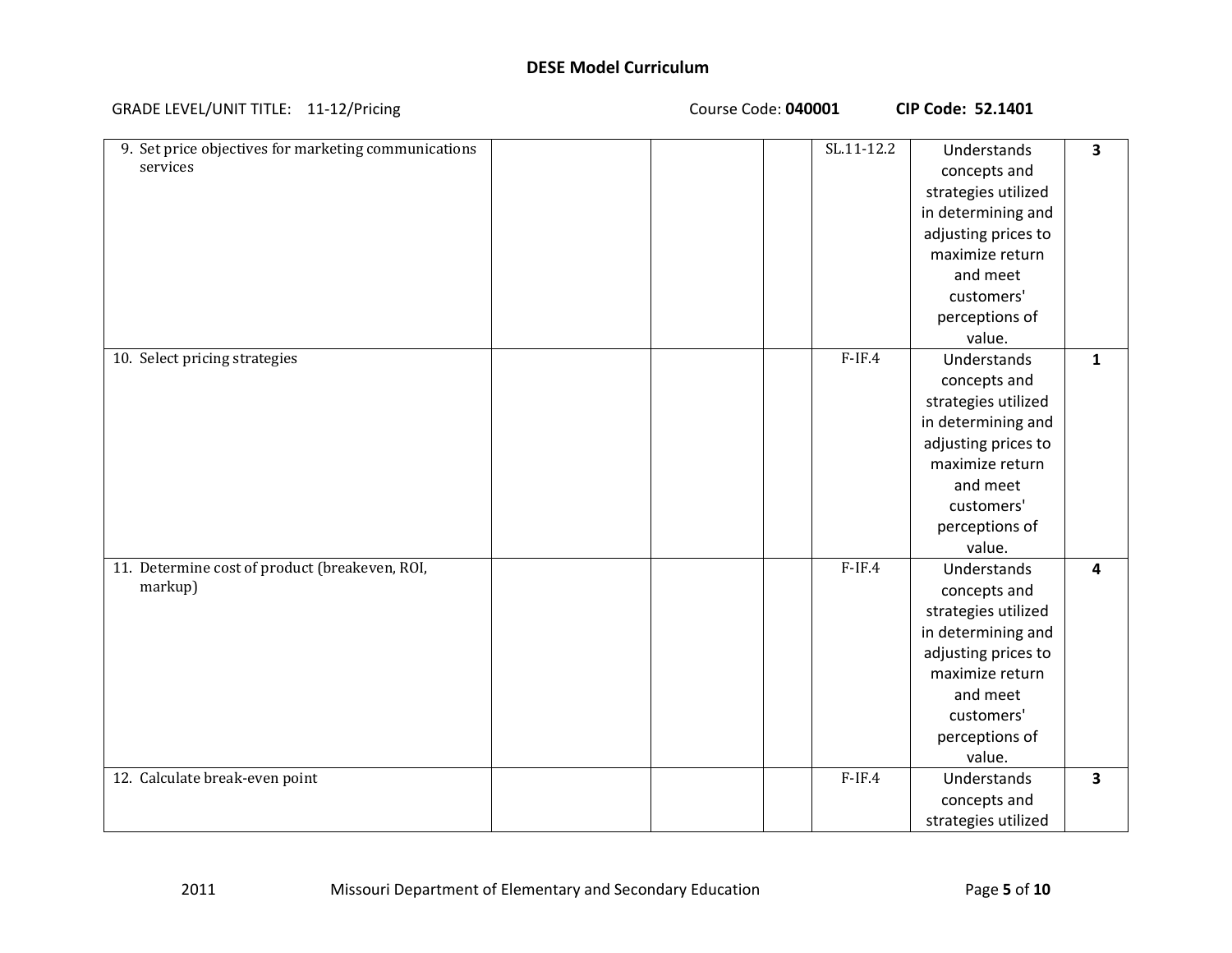| GRADE LEVEL/UNIT TITLE: 11-12/Pricing |  |
|---------------------------------------|--|
|---------------------------------------|--|

LEVEL/UNIT TITLE: 11‐12/Pricing Course Code: **040001 CIP Code: 52.1401**

|                                                    |  |          | in determining and  |                |
|----------------------------------------------------|--|----------|---------------------|----------------|
|                                                    |  |          | adjusting prices to |                |
|                                                    |  |          | maximize return     |                |
|                                                    |  |          | and meet            |                |
|                                                    |  |          | customers'          |                |
|                                                    |  |          | perceptions of      |                |
|                                                    |  |          | value.              |                |
| 13. Establish pricing objectives                   |  | $F-IF.4$ | Understands         | $\overline{2}$ |
|                                                    |  |          | concepts and        |                |
|                                                    |  |          | strategies utilized |                |
|                                                    |  |          | in determining and  |                |
|                                                    |  |          | adjusting prices to |                |
|                                                    |  |          | maximize return     |                |
|                                                    |  |          | and meet            |                |
|                                                    |  |          | customers'          |                |
|                                                    |  |          | perceptions of      |                |
|                                                    |  |          | value.              |                |
| 14. Select pricing policies                        |  | $F-IF.1$ | Understands         | $\mathbf{1}$   |
|                                                    |  |          | concepts and        |                |
|                                                    |  |          | strategies utilized |                |
|                                                    |  |          | in determining and  |                |
|                                                    |  |          | adjusting prices to |                |
|                                                    |  |          | maximize return     |                |
|                                                    |  |          | and meet            |                |
|                                                    |  |          | customers'          |                |
|                                                    |  |          | perceptions of      |                |
|                                                    |  |          | value.              |                |
| 15. Determine discounts and allowances that can be |  | A-REI.1  | Understands         | $\overline{2}$ |
| used to adjust base prices                         |  |          | concepts and        |                |
|                                                    |  |          | strategies utilized |                |
|                                                    |  |          | in determining and  |                |
|                                                    |  |          | adjusting prices to |                |
|                                                    |  |          | maximize return     |                |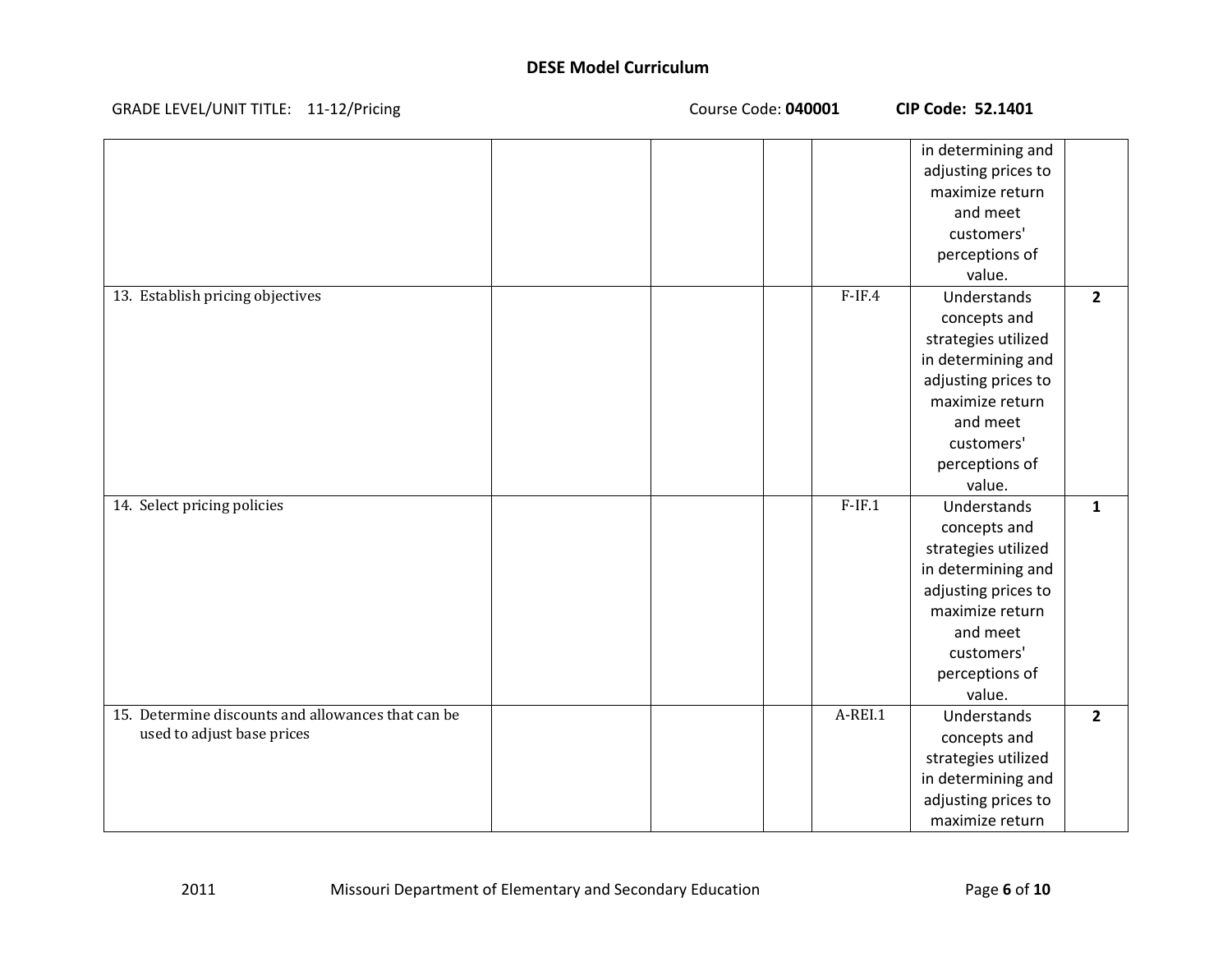| GRADE LEVEL/UNIT TITLE: 11-12/Pricing                                                                                                                                                                                                                                                                                                                                                                                                                                                                                              | Course Code: 040001 | <b>CIP Code: 52.1401</b>                                                                                                                                                                   |
|------------------------------------------------------------------------------------------------------------------------------------------------------------------------------------------------------------------------------------------------------------------------------------------------------------------------------------------------------------------------------------------------------------------------------------------------------------------------------------------------------------------------------------|---------------------|--------------------------------------------------------------------------------------------------------------------------------------------------------------------------------------------|
|                                                                                                                                                                                                                                                                                                                                                                                                                                                                                                                                    |                     | and meet<br>customers'<br>perceptions of<br>value.                                                                                                                                         |
| 16. Set prices                                                                                                                                                                                                                                                                                                                                                                                                                                                                                                                     | A-REI.1             | Understands<br>$\overline{2}$<br>concepts and<br>strategies utilized<br>in determining and<br>adjusting prices to<br>maximize return<br>and meet<br>customers'<br>perceptions of<br>value. |
| 17. Adjust prices to maximize profitability                                                                                                                                                                                                                                                                                                                                                                                                                                                                                        | $F-IF.4$            | Understands<br>$\mathbf{3}$<br>concepts and<br>strategies utilized<br>in determining and<br>adjusting prices to<br>maximize return<br>and meet<br>customers'<br>perceptions of<br>value.   |
| ASSESSMENT DESCRIPTIONS*: (Write a brief overview here. Identify Formative/Summative. Actual assessments will be accessed by a link to PDF file or Word doc.)<br>Unit Project rubric (summative)<br>*Attach Unit Summative Assessment, including Scoring Guides/Scoring Keys/Alignment Codes and DOK Levels for all items. Label each<br>assessment according to the unit descriptions above (i.e., Grade Level/Course Title/Course Code, Unit #.)<br>Obj.#<br><b>INSTRUCTIONAL STRATEGIES (research-based): (Teacher Methods)</b> |                     |                                                                                                                                                                                            |
| 1, 2, 3,<br>1. The instructor demonstrate examples of pricing activities.<br>5, 6, 7,<br>8, 9,                                                                                                                                                                                                                                                                                                                                                                                                                                     |                     |                                                                                                                                                                                            |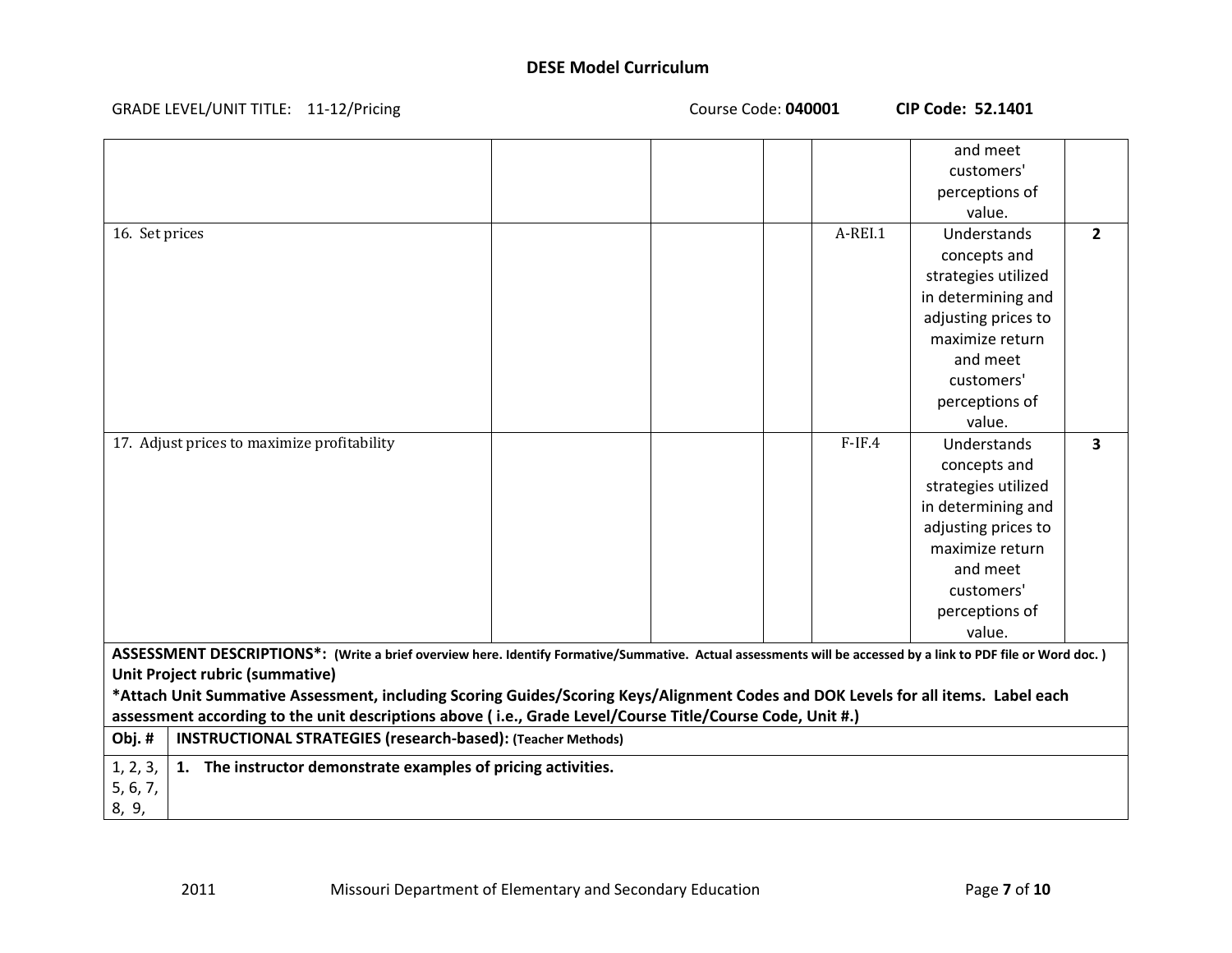| <b>GRADE LEVEL/UNIT TITLE:</b> | 11-12/Pricing |
|--------------------------------|---------------|
|--------------------------------|---------------|

2011

LEVEL/UNIT TITLE: 11‐12/Pricing Course Code: **040001 CIP Code: 52.1401**

| 10, 11,                                  |                                                                                                    |
|------------------------------------------|----------------------------------------------------------------------------------------------------|
| 12, 13,                                  |                                                                                                    |
| 14, 15,                                  |                                                                                                    |
| 16, 17                                   |                                                                                                    |
| 1, 2, 3,                                 | 2. The instructor will explain factors, legal considerations, practices and strategies of pricing  |
| 4, 6, 8,                                 |                                                                                                    |
| 14, 15,                                  |                                                                                                    |
| 16, 17                                   |                                                                                                    |
| 5, 7, 8,<br>3.                           | The instructor will perform and model pricing calculations including break even, ROI, markup, etc. |
| 9, 10,                                   |                                                                                                    |
| 11, 12,                                  |                                                                                                    |
| 15, 16,                                  |                                                                                                    |
| 17                                       |                                                                                                    |
| Obj.#                                    | <b>INSTRUCTIONAL ACTIVITIES: (What Students Do)</b>                                                |
|                                          |                                                                                                    |
| 1, 2, 3,<br>1.<br>5, 6, 7,               | Students will participate in a variety of pricing activities and computations                      |
| 8, 9,                                    |                                                                                                    |
| 10, 11,                                  |                                                                                                    |
| 12, 13,                                  |                                                                                                    |
| 14, 15,                                  |                                                                                                    |
| 16, 17                                   |                                                                                                    |
| 1, 2, 3,                                 | 2. Students will complete a pricing unit project                                                   |
| 4, 6, 8,                                 |                                                                                                    |
| 14, 15,                                  |                                                                                                    |
| 16, 17                                   |                                                                                                    |
| 5, 7, 8,<br>3.                           | Students will practice calculations.                                                               |
| 9, 10,                                   |                                                                                                    |
| 11, 12,                                  |                                                                                                    |
| 15, 16,                                  |                                                                                                    |
| 17                                       |                                                                                                    |
|                                          | UNIT RESOURCES: (include internet addresses for linking)                                           |
| <b>Glencoe Marketing Essentials Text</b> |                                                                                                    |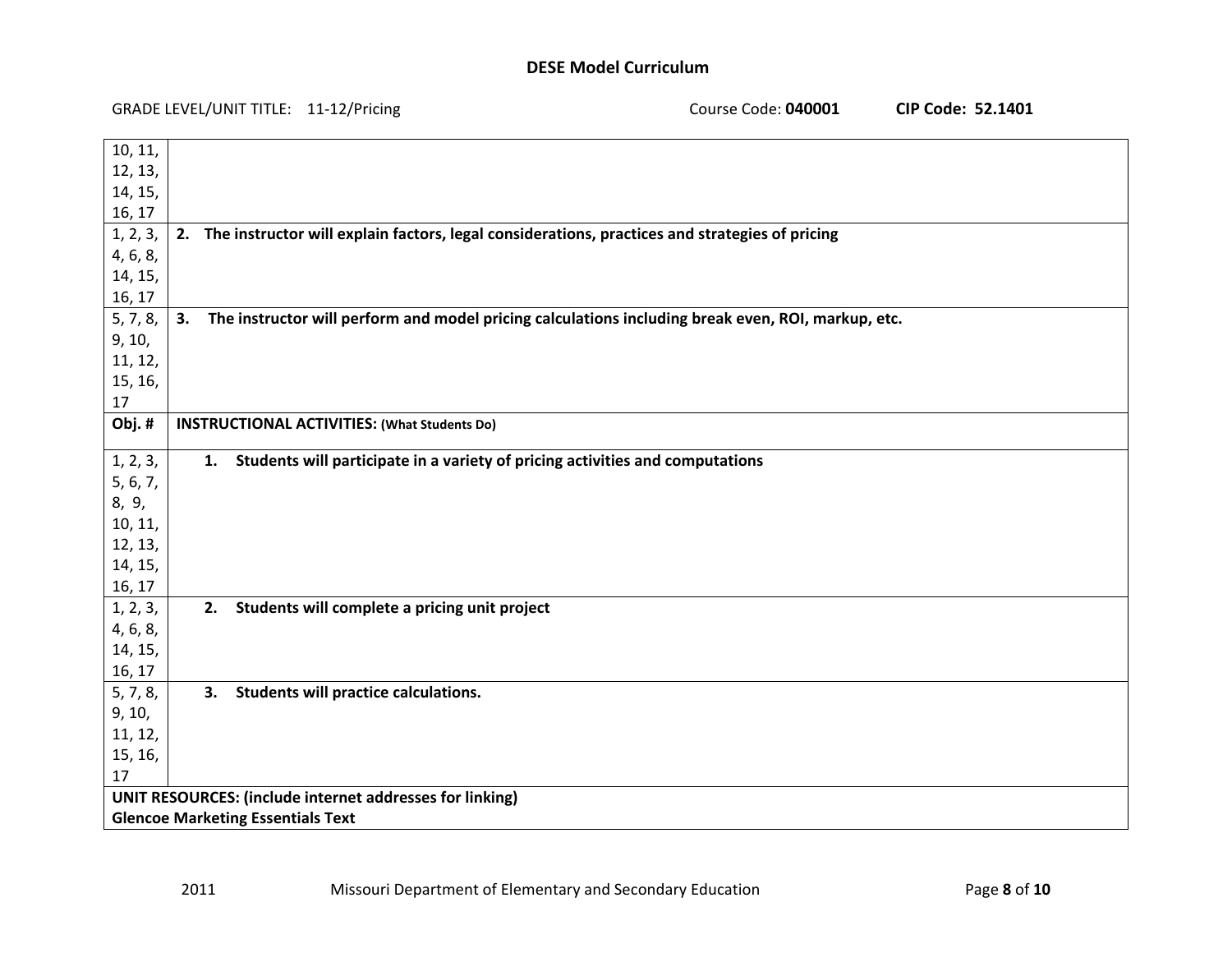GRADE LEVEL/UNIT TITLE: 11‐12/Pricing Course Code: **040001 CIP Code: 52.1401**

**School Store Operations Text www.deca.org**

**Resources @ MCCE:**

#### **MCE 13.0000 MERC1 ‐ Miscellaneous Marketing**

Marketing Education Resource Center

COLUMBUS, OHIO, MARKETING EDUCATION RESOURCE CENTER, 2003.

BOOK — Leadership, Attitude, and Performance Module. This instruction module contains student booklets and teaching guides with comprehensive lesson plans/teaching guides. Includes Reading Charts and Graphs, Calculating Break‐Even, Psychological Pricing, Credit and Its Importance, Legal Considerations in Granting Credit and Marketing Careers.

### **MCE CD ROM 7 ‐ The Street Fighter Video Series**

Jeff and Marc Slutsky

GAHANNA, OH, STREET FIGHTER MARKETING, INC., 2003.

CD ROM — This Street Fighter Video series on 2 Video CD ROM set includes: Video 1, Marketing; and Video 2, Advertising on <sup>a</sup> Shoestring. Learning objectives for Video 1 include: How to deal with competitive pricing; How to get free distribution of your advertising message; How <sup>a</sup> sales person uses <sup>a</sup> cross promotion for <sup>a</sup> more effective appointment; How to motivate employees to market for you, free; How to sabotage <sup>a</sup> competitor's intrusion into your territory. Learning objectives for Video 2 include: Negotiating techniques that get you two to three times more radio air time; How to get 30% to 40% more billboard coverage for the same money; The ideal size for your newspaper ad; How to write headlines that get results.

### **MCE DVD ROM 20 ‐ Marketing's 4 Ps: The Consumer Angle**

Learning Seed

CHICAGO, IL, LEARNING SEED, 2009.

DVD ROM — Program presents the traditional four Ps of marketing strategy ‐ product, place, price and promotion ‐ and more importantly, how <sup>a</sup> focus consumer is at the core of them all. With pertinent examples from popular, everyday brands, students gain an understanding of how pricing strategies really work, how marketers target different consumers with identical products, and where positioning and branding meet profit. 25 minutes.

# **MCE DVD ROM 61 ‐ Pillars of Marketing** CEV Multimedia LUBBOCK, TX, CEV MULITMEDIA, 2004.